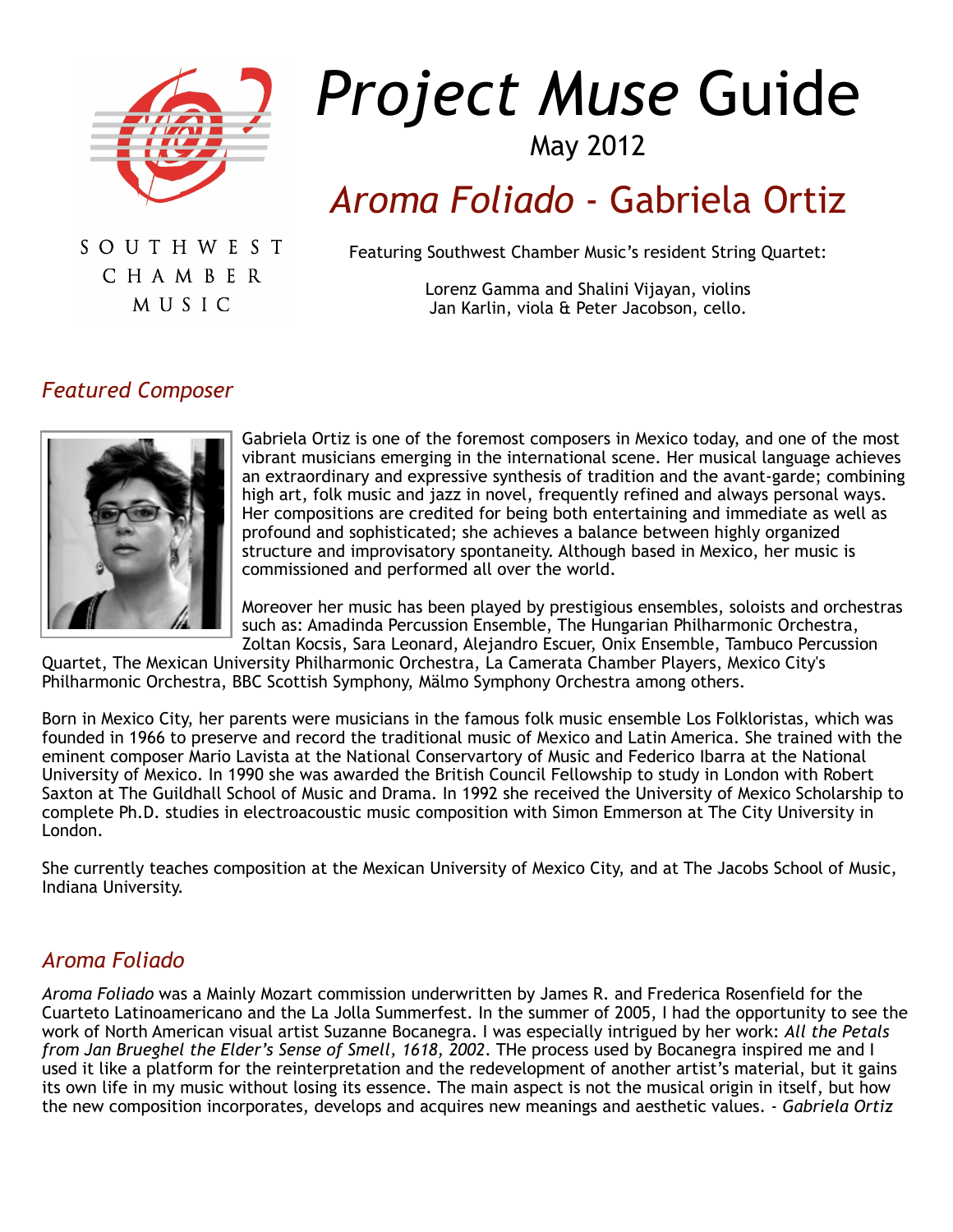#### *About the Musicians*



**Lorenz Gamma** has given master classes in the United States, Europe and Asia and has taught at UCLA, Indiana University in Bloomington and California State University Fresno, before joining the faculties at California State University Long Beach as well as California Institute of the Arts, where he currently teaches violin and chamber music. Living in Los Angeles since 2001 he has also become a much sought-after private violin teacher. As former co-leader of Switzerland's Amar Quartet, Mr. Gamma has performed in many of Europe's most important chamber music venues. Prior to his fulltime activity with the quartet he served as principal at the Zurich Opera Orchestra and as concertmaster of the Northwest Sinfonietta in Seattle. As a soloist Mr. Gamma has performed over twenty different violin concertos and holds an extensive record of radio appearances as recitalist and chamber musician, both in Europe and in the United States. He has recorded chamber music for the Cambria Records, Centaur Records, EAR Records, ECM Records, Innova Recordings, Suisa Records and

Tilia Records labels and has performed a string quartet repertoire encompassing more than fifty different composers and most of the standard chamber music repertoire of over eighty composers. Mr. Gamma was born in Switzerland, where he received his initial training as a violinist. His further studies took place in the United States, with Franco Gulli, Steven Staryk and Mark Kaplan. Other important teachers include the Alban Berg Quartet, Walter Levin of the LaSalle Quartet, Rostislav Dubinsky of the Borodin Quartet and Isaac Stern. He has been performing with Southwest Chamber Music since 2002.



**Shalini Vijayan** deemed "a vibrant violinist" by Mark Swed of the Los Angeles Times, is an established performer and collaborator on both coasts. A native of California, Shalini studied in New York as a scholarship student at the Manhattan School of Music where she received her B.M. and M.M. degrees under the tutelage of Ariana Bronne and Lucie Robert. Always an advocate for modern music, Shalini was a founding member and is Principal Second Violin of Kristjan Jarvi's Absolute Ensemble, having recorded several albums with them including 2001 Grammy nominee, *Absolution*. As a part of Absolute, she has performed throughout the United States and Europe. A member of the New World Symphony in Miami Beach, Florida from 1998-2001, Shalini served as concertmaster for Michael Tilson Thomas, John Adams, Reinbert de Leeuw and Oliver Knussen. She was also concertmaster for the world premiere performances and recording of Steven Mackey's *Tuck and Roll* for RCA records in 2000. In Los Angeles, Shalini is featured regularly with Grammy Award winning

Southwest Chamber Music and can be heard on their *Complete Chamber Works of Carlos Chávez, Vol. 3* and the *Encounters* of William Kraft. She is one half of the duo 61/4, with percussionist Lynn Vartan, with performances throughout California and in Mexico. Shalini is a member of the first violin section of the Pacific Symphony Orchestra and served as Principal Second Violin of the Opera Pacific Orchestra from 2003-2008. She has appeared on over a hundred film scores including The *Incredibles, Ratatouille, Star Trek, Up* and *Avatar* as well as on every season of the television show *Lost*. Shalini has been on the faculty of the Sequoia Chamber Music Workshop in Arcata, California since 2003.



**Jan Karlin,** is a recipient of a James Irvine Foundation "Fund for Leadership Advancement" Award to outstanding Executive Directors in California. Ms. Karlin won a 2004 Grammy Award as producer for Southwest Chamber Music's recording of the *Complete Chamber Music of Carlos Chavez, Volume II.* She also serves on the Grammy Museum Education Advisory Committee. Ms. Karlin has performed throughout the U. S. and Europe, including the Arnold Schoenberg Center in Vienna, Cooper Union in New York City, Santa Fe Chamber Music Festival, Tanglewood, Schleswig-Holstein, Flanders, Brighton and the Vienna Festivals. Ms. Karlin received her Bachelor's Degree from Tufts University in Drama and Music, and her Master's Degree from Boston University as a student of Walter Trampler. She studied chamber music under such notable musicians as Eugene Lehner, Joseph Silverstein and Louis Krasner. A credentialed secondary education teacher, she was Instructor of Viola at the Claremont Colleges for 12 years. Ms. Karlin also performed with the Boston Pops, Opera Company of Boston, Pro

Arte Chamber Orchestra in Boston, the Pacific and Long Beach Symphonies in California and the Wiener Akademie in Vienna. Her recordings are available on Cambria Master Recordings, ORFEO, (Munich) and Novalis, and she performed on Southwest Chamber Music's *Complete Chamber Works of Carlos Chávez, Volumes 1 and 2*, which received consecutive 2003 and 2004 GRAMMY Awards.



**Peter Jacobson** started on the cello at age nine and went on to graduate from the University of Southern California studying under the late Eleonore Schoenfeld. He also studied at CalArts and at the San Francisco Conservatory of Music. Peter has studied North Indian classical music with the late sitar master Rahul Sariputra and at the Ali Akbar College of Music. He won the Jennings Butterfield Young Artist competition, the San Diego Musical Merit competition and numerous local scholarships and competitions. Peter has performed as a soloist and premiered concertos by Jeffery Holmes and Roger Prytzytulsky. He has played locally and internationally with a list of fine classical ensembles, orchestras, rock bands, fusion projects, hip-hop producers and jazz artists with the intention of celebrating the wonderful effects of music. Currently, he plays regularly with Southwest Chamber Music, Quartetto Fantastico, and the Arohi Ensemble.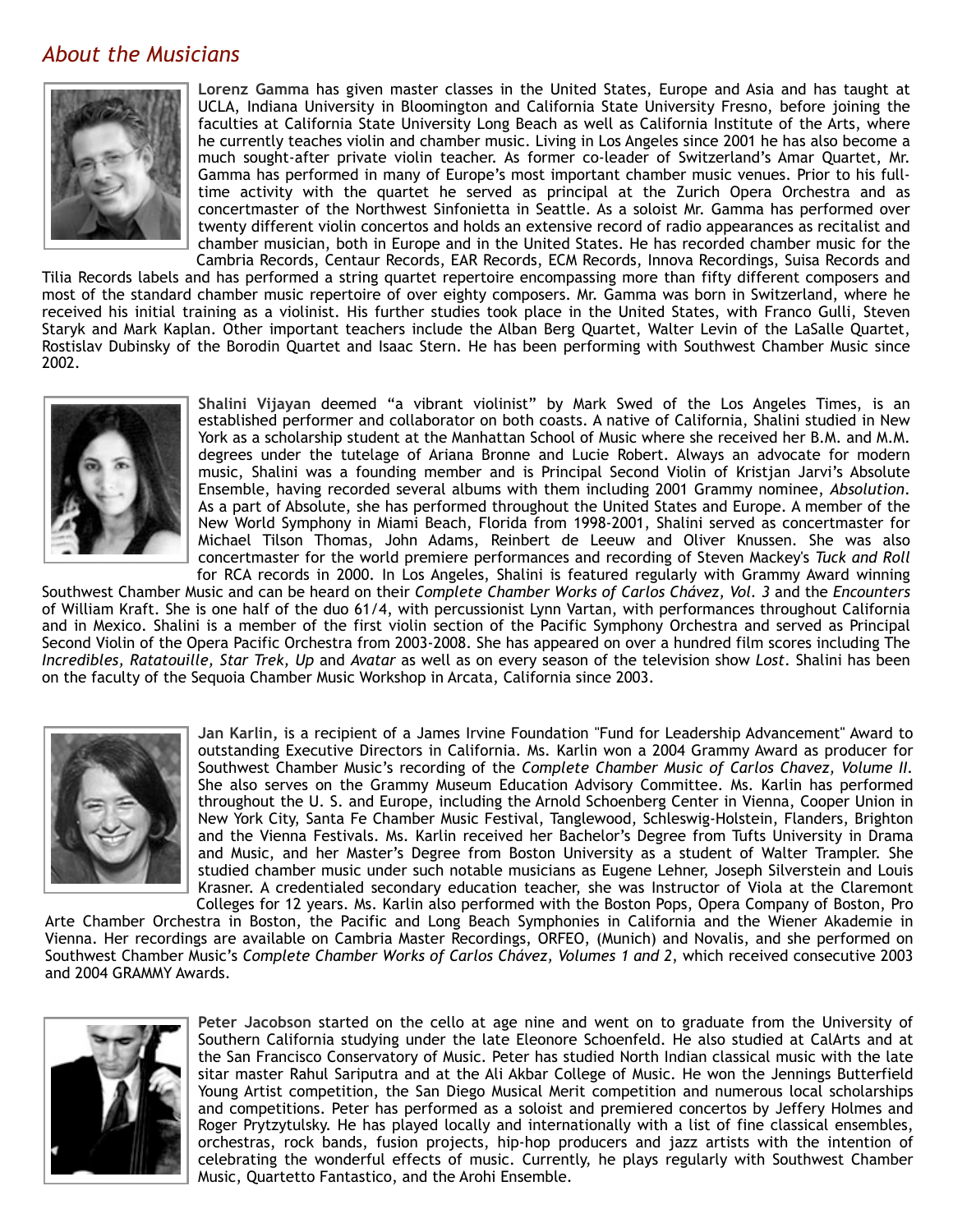#### *Musical Vocabulary* (from the California Standards for the Arts, unless noted otherwise)

**DYNAMICS** are various degrees of volume in the performance of music, such as loud and soft.

**EXTENDED TECHNIQUES** are unconventional, unorthodox techniques of playing musical instruments, in order to expand and explore the possibilities of different instruments.

**HARMONICS** are the series of different notes than can be played by fingering one fundamental note and changing air speed/embouchure to reach the higher ones. There is a different harmonic series for each fundamental fingering.

**IMPROVISATION** is the spontaneous creation of music.

An **INTERVAL** is the distance in pitch between two tones.

A **MELODY** is an organized sequence of single notes.

The **METER** is the grouping of beats by which a piece of music is measured.

**PONTICELLO** is a string instrument technique where one plays on the bridge of the instrument to achieve a special effect.

**RHYTHM** is the combination of long and short, even and uneven sounds that convey a sense of movement in time.

**SCORDATURA** is an alternate tuning used for the open strings of a string instrument. It is an extended technique used to allow the playing of otherwise impossible melodies, harmonies, figures, chords, or other note combinations.

A **SCORE** is the written form of the entire composition. All players have a part of the score for their instrument, unless they have memorized the notes.

**SOUND PERCEPTION** is how you interpret what you hear and where you hear it.

The **STRING FAMILY** (also called **Chordophones**) is the group of instruments that uses strings to produce sound. The strings are made of gut, steel, or nylon. Stringed instruments can be played with a bow- a long stick that has horsehair attached to it, or they can be played by plucking or strumming the strings with the fingers.

The **TIMBRE** is the tone color or character of sound heard.

The **TONALITY (KEY)** is the tonal center of a composition.

**TREMOLO** is a shaking sound which is achieved by repeating the same note extremely quickly or by playing two notes very quickly, one after the other.

**TUNING** is to adjust a music instrument to the desired frequency or pitch.

#### *Continue Learning with these Internet Resources:*

*For more information on Gabriela Ortiz, visit:* www.gabrielaortiz.com http://en.wikipedia.org/wiki/Gabriela\_Ortiz

*To try to create your own composition at:* www.creatingmusic.com

*Another excellent interactive website for kids with information about instruments is: www.playmusic.org*